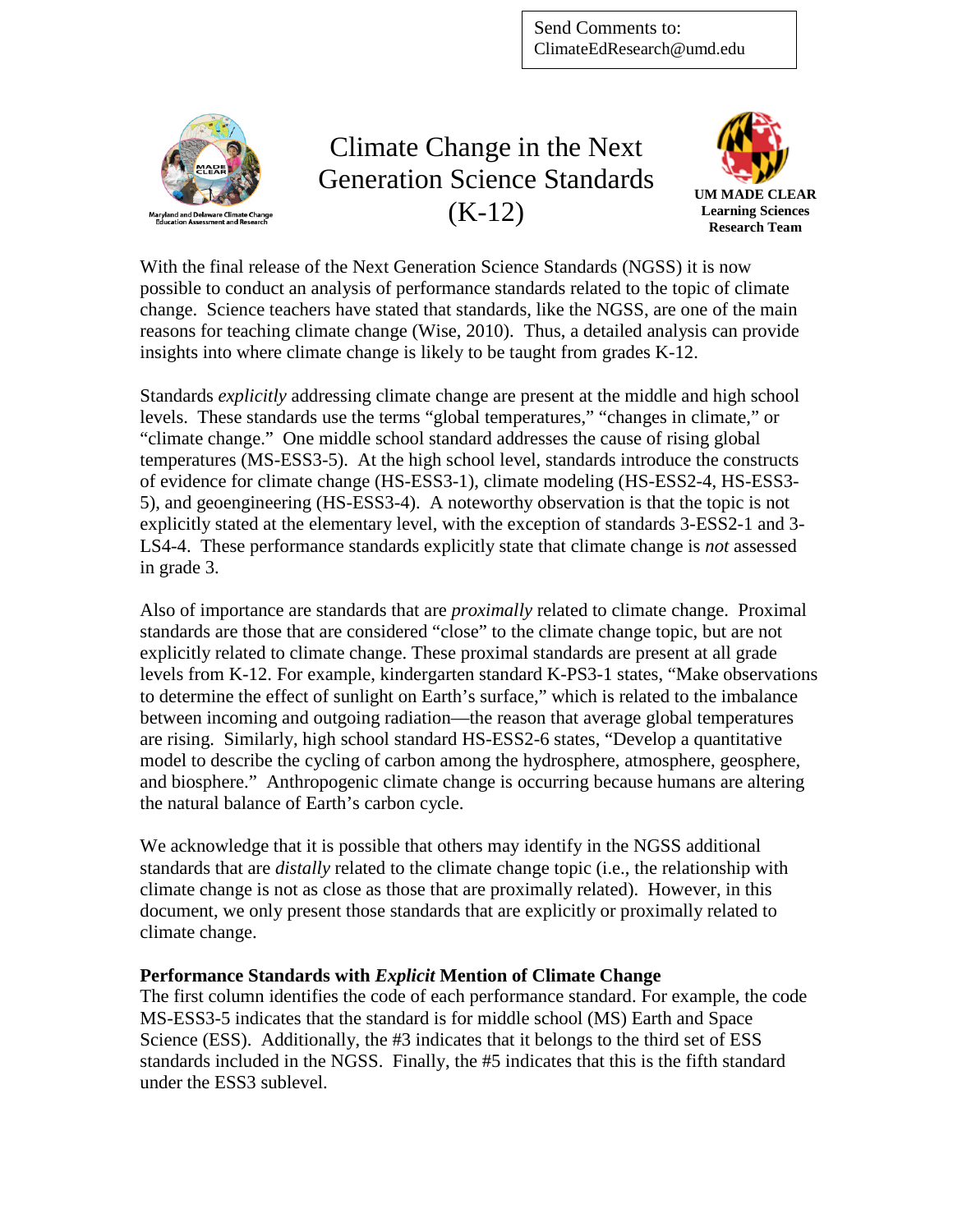Table 1*: Middle School Performance Standard* 

| Code      | <b>Standard</b>                                                                                                                   | <b>Clarification Statement &amp; Assessment Boundary</b>                                                                                                                                                                                                                                                                                                                                                                                                                                                                                 |
|-----------|-----------------------------------------------------------------------------------------------------------------------------------|------------------------------------------------------------------------------------------------------------------------------------------------------------------------------------------------------------------------------------------------------------------------------------------------------------------------------------------------------------------------------------------------------------------------------------------------------------------------------------------------------------------------------------------|
| MS-ESS3-5 | Ask questions to clarify evidence of<br>the factors that have caused the rise<br>in global temperatures over the past<br>century. | Examples of factors include human activities (such as fossil fuel combustion, cement production, and<br>agricultural activity) and natural processes (such as changes in incoming solar radiation or volcanic<br>activity). Examples of evidence can include tables, graphs, and maps of global and regional temperatures,<br>atmospheric levels of gases such as carbon dioxide and methane, and the rates of human activities.<br>Emphasis is on the major role that human activities play in causing the rise in global temperatures. |

Table 2*: High School Performance Standards* 

| HS-ESS3-1   | Construct an explanation based on<br>evidence for how the availability of<br>natural resources, occurrence of<br>natural hazards, and changes in<br>climate have influenced human<br>activity.                                | Examples of key natural resources include access to fresh water (such as rivers, lakes, and groundwater),<br>regions of fertile soils such as river deltas, and high concentrations of minerals and fossil fuels. Examples of<br>natural hazards can be from interior processes (such as volcanic eruptions and earthquakes), surface<br>processes (such as tsunamis, mass wasting and soil erosion), and severe weather (such as hurricanes, floods,<br>and droughts). Examples of the results of changes in climate that can affect populations or drive mass<br>migrations include changes to sea level, regional patterns of temperature and precipitation, and the types of<br>crops and livestock that can be raised. |
|-------------|-------------------------------------------------------------------------------------------------------------------------------------------------------------------------------------------------------------------------------|-----------------------------------------------------------------------------------------------------------------------------------------------------------------------------------------------------------------------------------------------------------------------------------------------------------------------------------------------------------------------------------------------------------------------------------------------------------------------------------------------------------------------------------------------------------------------------------------------------------------------------------------------------------------------------------------------------------------------------|
| HS-ESS2-4   | Use a model to describe how<br>variations in the flow of energy into<br>and out of Earth's systems result in<br>changes in climate.                                                                                           | Examples of the causes of climate change differ by timescale, over 1-10 years: large volcanic eruption,<br>ocean circulation; 10-100s of years: changes in human activity, ocean circulation, solar output; 10-100s of<br>thousands of years: changes to Earth's orbit and the orientation of its axis; and 10-100s of millions of years:<br>long-term changes in atmospheric composition.<br>Assessment of the results of changes in climate is limited to changes in surface temperatures, precipitation<br>patterns, glacial ice volumes, sea levels, and biosphere distribution.                                                                                                                                        |
| HS-ESS3-4   | Evaluate or refine a technological<br>solution that reduces impacts of<br>human activities on natural systems.                                                                                                                | Examples of data on the impacts of human activities could include the quantities and types of pollutants<br>released, changes to biomass and species diversity, or areal changes in land surface use (such as for urban<br>development, agriculture and livestock, or surface mining). Examples for limiting future impacts could<br>range from local efforts (such as reducing, reusing, and recycling resources) to large-scale geoengineering<br>design solutions (such as altering global temperatures by making large changes to the atmosphere or ocean).                                                                                                                                                             |
| $HS-ESS3-5$ | Analyze geoscience data and the<br>results from global climate models to<br>make an evidence-based forecast of<br>the current rate of global or regional<br>climate change and associated future<br>impacts to Earth systems. | Examples of evidence, for both data and climate model outputs, are for climate changes (such as<br>precipitation and temperature) and their associated impacts (such as on sea level, glacial ice volumes, or<br>atmosphere and ocean composition).<br>Assessment is limited to one example of a climate change and its associated impacts.                                                                                                                                                                                                                                                                                                                                                                                 |

The primary source for this analysis was a document labeled *DCI View* and downloaded directly from the **NGSS** website.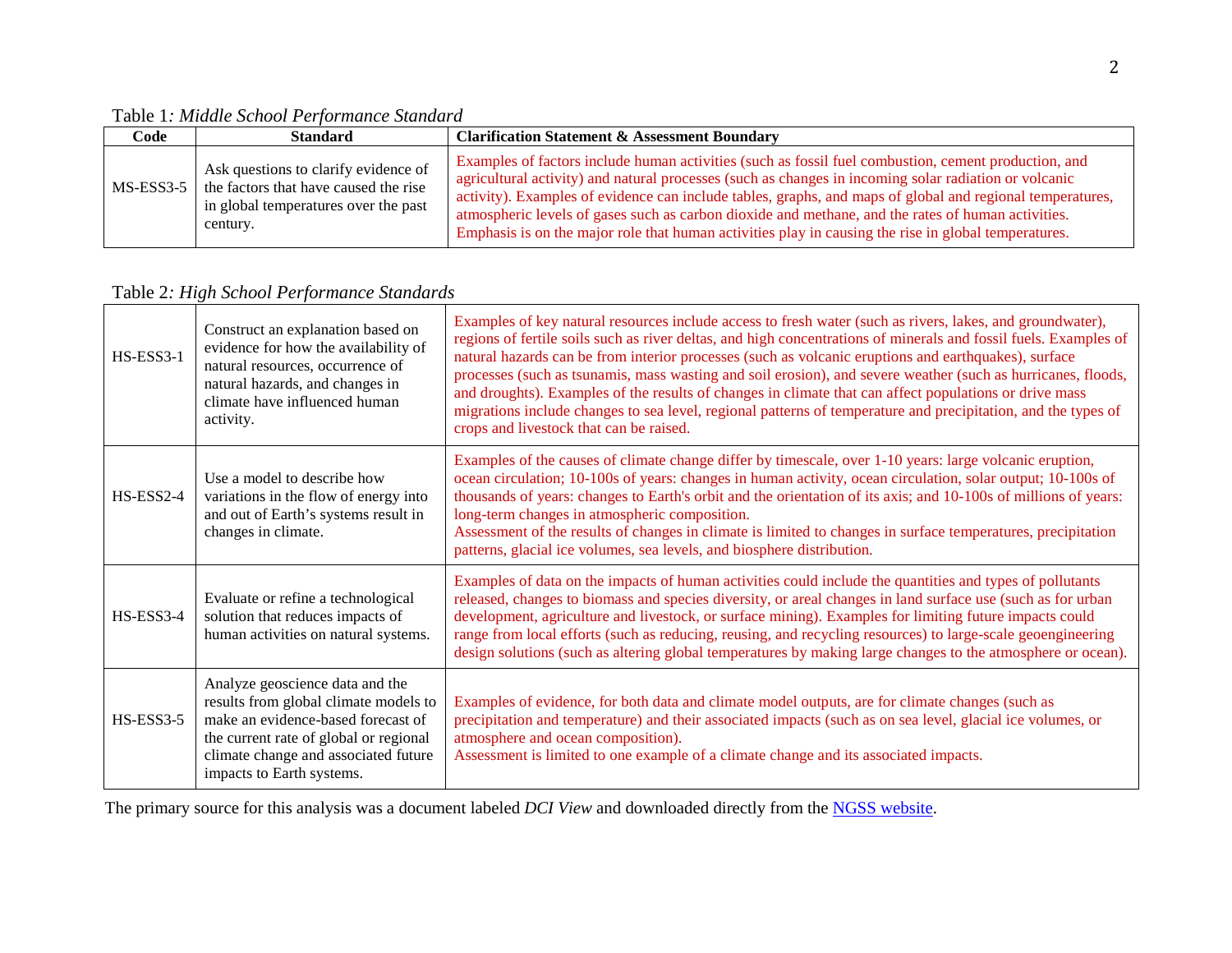## **Performance Standards with** *Proximal* **Connections to Climate Change**

Our analysis of the following performance standards reflects proximal connections to climate change. For example, standard MS-ESS3-4 concerns the construction of an argument about how human population growth and consumption of natural resources impact Earth's systems. A close connection to climate change of this standard is that human population growth has been fueled by the burning of fossil fuel resources, including coal, oil, and natural gas. The consumption of these natural resources has resulted in the release of greenhouse gases (e.g. carbon dioxide), altering Earth's atmosphere. The changing composition of the atmosphere, in turn, has altered Earth's other systems (e.g. the hydrosphere), resulting in global climate change.

Our analysis begins with the elementary grades (K-5), where the performance standards address the scientific constructs that are the foundations of climate change science (see Table 3). The kindergarten performance standards involve the scientific constructs of solar energy (K-PS3-1, K-PS3-2), weather patterns (K-ESS2-1), and severe weather (K-ESS3-2). Climate change involves an imbalance between the solar energy reaching Earth and the radiation leaving Earth, which disrupts long-term weather patterns (i.e., climate) and increases the frequency and intensity of extreme weather events.

Two other kindergarten standards concern the relationship among humans, other living organisms, and the environment (K-PS3-2, K-ESS3-3). These standards connect to ideas in climate change science because humans have changed the composition of the atmosphere (K-ESS2-2), which is the primary cause of the acceleration of global climate change (IPCC, 2007). The effects of elevated levels of the greenhouse gas carbon dioxide  $(CO<sub>2</sub>)$  are intensified when humans cut down trees to manufacture paper, which is mentioned explicitly in one of the standards (K-ESS3-3). The same standard identifies recycling as a solution for reducing human impacts on the environment. Recycling is an action that humans can take to reduce human energy use and the emission of carbon dioxide. Thus, it is considered a climate change mitigation strategy.

In later grades, the performance standards elaborate on the scientific constructs of solar energy (1-PS4-3, 4-PS3-2), weather patterns (3-ESS2-1), severe weather (3-ESS3-1), and the relationships between living organisms and the environment (3-LS4-3, 3-LS4-4, 5-LS1-1, 5- LS2-1). However, there is also the appearance of the concept that Earth can change quickly or slowly (2-ESS1-1). This is an important idea in climate change science, since climate change is a gradual process occurring over timescales unfamiliar to normal human experience. Beginning in grade 2 and continuing in grade 4, the performance standards also address aspects of a key climate change impact—sea level rise (2-ESS2-1, 4-ESS2-1). As global average sea level rises, many areas will experience enhanced coastal erosion, and it will be critical for humans to design solutions to limit the effects of sea level rise on coastal lands.

In grade 4, the construct of human energy use appears (4-ESS3-1). Standard 4-ESS3-1 explicitly identifies air pollution as an environmental effect of burning fossil fuels. An important consequence of air pollution from burning fossil fuels is the enhanced greenhouse effect, which has caused average global temperatures to rise. In grade 5, the standard 5-ESS3-1 relates to this notion of humans creating air pollution, as it involves "ways individual communities use science ideas to protect the Earth's resources and environment." Humans have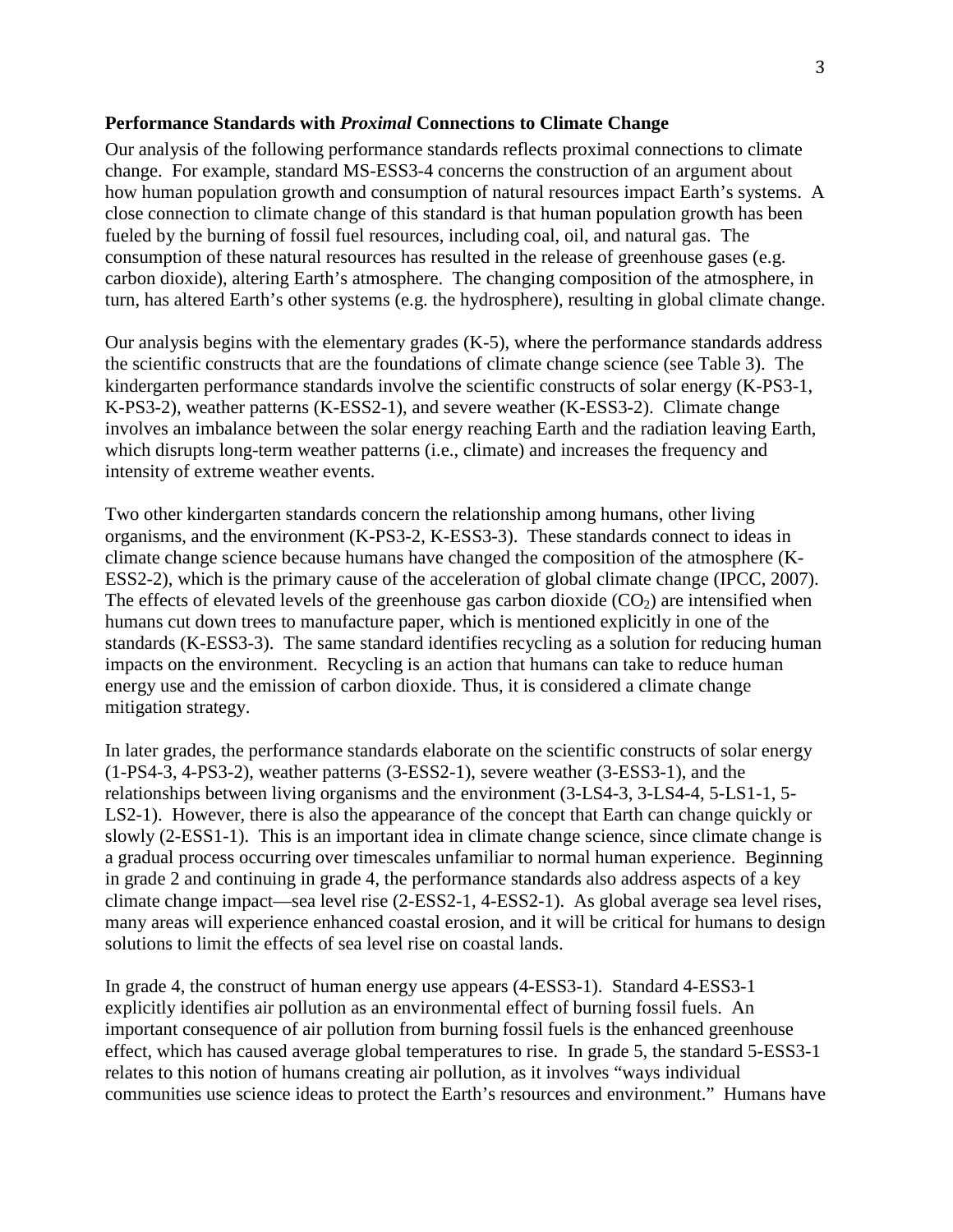the potential to mitigate climate change through reducing their fossil fuel consumption and expanding the use of alternative energy.

Also in grade 5, the performance standards introduce students to the practice of modeling phenomena relevant to climate change (5-PS1-1, 5-ESS2-1). Standard 5-PS1-1 has students use models to describe the idea that matter is composed of particles too small to be seen, though the assessment boundary states that students should not be assessed on atomic-molecular models. The idea that matter is composed of invisible particles is a key construct of climate change science, since invisible greenhouse gases cause the greenhouse effect.

Similarly, standard 5-ESS2-1 has students use models to describe the interactions of Earth's systems. Climate change science involves modeling these systems in order to interpret evidence and make projections about how these systems will evolve in the future. For instance, scientists model how the hydrosphere interacts with the atmosphere, cryosphere, and geosphere in order to predict future sea level rise.

The middle school performance standards mark the first introduction of atomic-molecular models (MS-PS1-1). Atomic-molecular models are necessary to understand how the carbon cycle and the thermal expansion of water relate to climate change and its impacts (e.g. sea level rise). The middle school standards also further elaborate on the constructs of alternative fuels (MS-PS1-3), energy transfer (MS-PS1-4, MS-PS3-4, MS-ESS2-5, MS-PS4-2), weather and climate (MS-ESS2-5, MS-ESS2-6), severe weather (MS-ESS3-2), the interaction of Earth's systems (MS-ESS2-4), and the impacts of humans on the environment (MS-ESS3-3, MS-ESS3- 4, MS-ETS1-1, MS-ETS-3). In addition, several middle school standards involve sophisticated ideas concerning the relationships among living organisms, ecosystems, biodiversity, and the environment (MS-LS1-5, MS-LS1-6, MS-LS2-1, MS-LS2-2, MS-LS2-4, MS-LS2-5). Climate change is already having significant affects on the availability of resources for organisms, altering ecosystem dynamics and heightening concerns about losses to biodiversity.

The high school performance standards present an even more sophisticated level of understanding of the constructs associated with climate change. Specifically, these standards address the impact of humans on the environment (HS-LS2-7, HS-ESS3-6), the transfer of energy via electromagnetic radiation (HS-PS4-4), the interaction of Earth's systems (MS-ESS2- 4, HS-ESS2-5, HS-ESS2-6), and the relationships among living organisms, ecosystems and the environment (HS-LS2-1, HS-LS2-2, HS-LS2-4, HS-LS2-5, HS-LS2-6, HS-LS2-7, HS-LS4-5, HS-ETS1-1, HS-ETS1-3). The high school standards also formally introduce the carbon cycle (HS-ESS2-6), which is a key central construct in climate change science.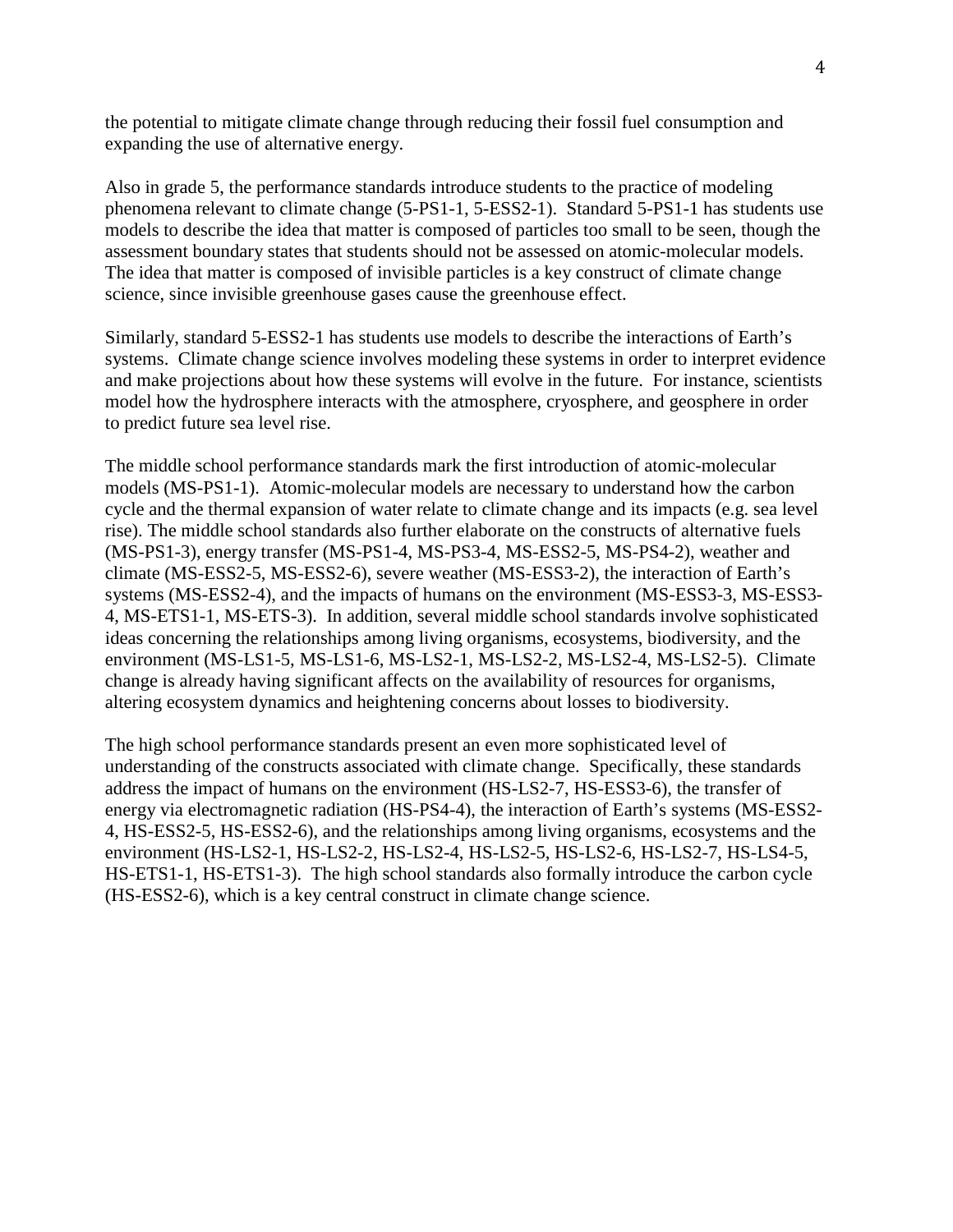| Code       | <b>Standard</b>                                                                                                                                 | <b>Clarification Statement &amp; Assessment Boundary</b>                                                                                                                                                                                                                                                                                                                                                                                                                                                                                |
|------------|-------------------------------------------------------------------------------------------------------------------------------------------------|-----------------------------------------------------------------------------------------------------------------------------------------------------------------------------------------------------------------------------------------------------------------------------------------------------------------------------------------------------------------------------------------------------------------------------------------------------------------------------------------------------------------------------------------|
| $K-PS3-1$  | Make observations to determine the effect of sunlight<br>on Earth's surface.                                                                    | Examples of Earth's surface could include sand, soil, rocks, and water.<br>Assessment of temperature is limited to relative measures such as warmer/cooler.                                                                                                                                                                                                                                                                                                                                                                             |
| $K-PS3-2$  | Use tools and materials to design and build a structure<br>that will reduce the warming effect of sunlight on an<br>area.                       | Examples of structures could include umbrellas, canopies, and tents that minimize the<br>warming effect of the sun.                                                                                                                                                                                                                                                                                                                                                                                                                     |
| $K-ESS2-1$ | Use and share observations of local weather conditions<br>to describe patterns over time.                                                       | Examples of qualitative observations could include descriptions of the weather (such<br>as sunny, cloudy, rainy, and warm); examples of quantitative observations could<br>include numbers of sunny, windy, and rainy days in a month. Examples of patterns<br>could include that it is usually cooler in the morning than in the afternoon and the<br>number of sunny days versus cloudy days in different months.<br>Assessment of quantitative observations limited to whole numbers and relative<br>measures such as warmer/cooler. |
| $K-ESS2-2$ | Construct an argument supported by evidence for how<br>plants and animals (including humans) can change the<br>environment to meet their needs. | Examples of plants and animals changing their environment could include a squirrel<br>digs in the ground to hide its food and tree roots can break concrete.                                                                                                                                                                                                                                                                                                                                                                            |
| $K-ESS3-2$ | Ask questions to obtain information about the purpose<br>of weather forecasting to prepare for, and respond to,<br>severe weather.              | Emphasis is on local forms of severe weather.                                                                                                                                                                                                                                                                                                                                                                                                                                                                                           |
| $K-ESS3-3$ | Communicate solutions that will reduce the impact of<br>humans on the land, water, air, and/or other living<br>things in the local environment. | Examples of human impact on the land could include cutting trees to produce paper<br>and using resources to produce bottles. Examples of solutions could include reusing<br>paper and recycling cans and bottles.                                                                                                                                                                                                                                                                                                                       |

Table 3*: Kindergarten Performance Standards*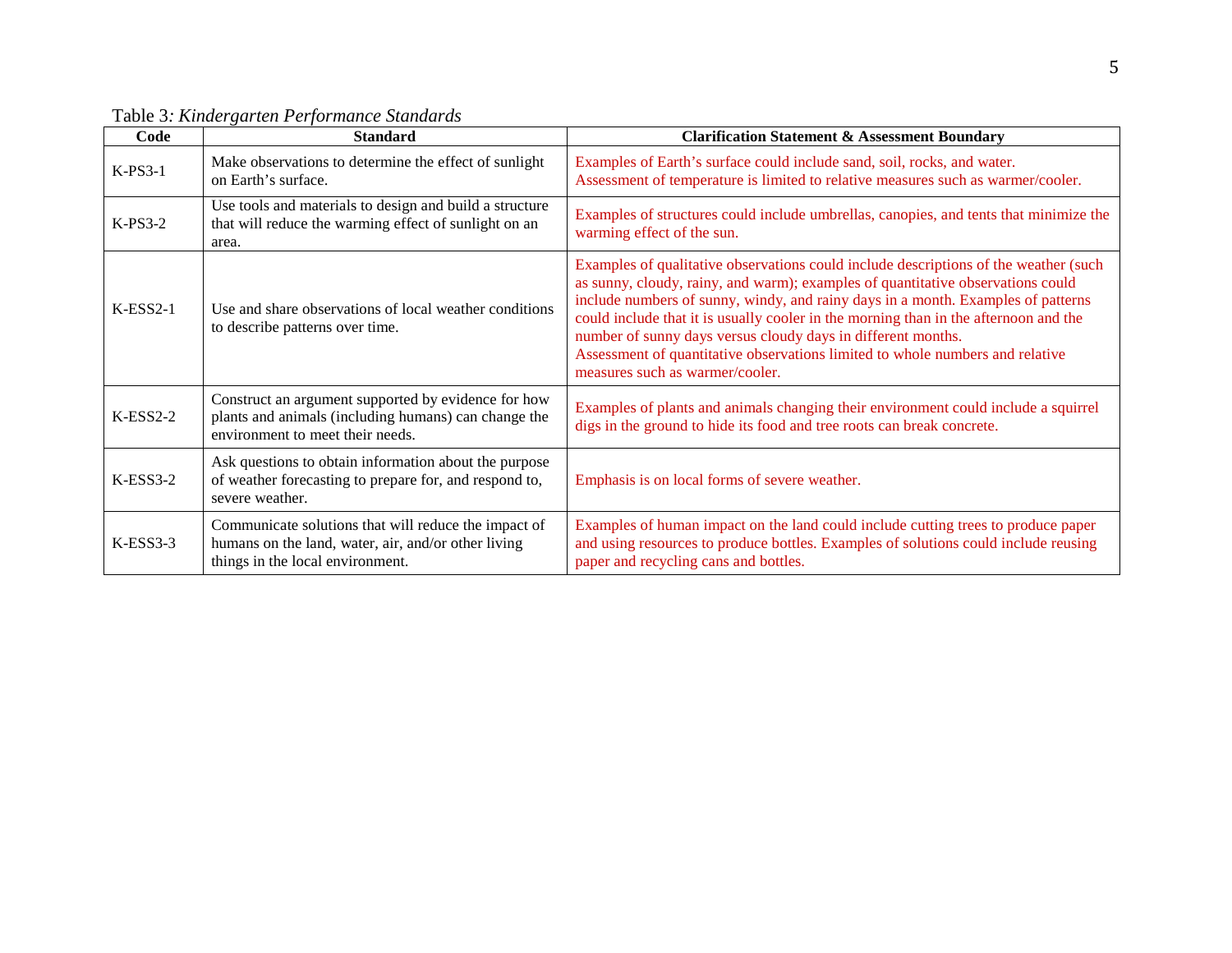Table 4*: First Grade Performance Standards*

| Code      | Standard                                                                                                                                         | <b>Clarification Statement &amp; Assessment Boundary</b>                                                                                                                                                                                         |
|-----------|--------------------------------------------------------------------------------------------------------------------------------------------------|--------------------------------------------------------------------------------------------------------------------------------------------------------------------------------------------------------------------------------------------------|
| $1-PS4-3$ | Plan and conduct an investigation to determine the<br>effect of placing objects made with different materials in<br>the path of a beam of light. | Examples of materials could include those that are transparent (such as clear plastic),<br>translucent (such as wax paper), opaque (such as cardboard), and reflective (such as a<br>mirror).<br>Assessment does not include the speed of light. |

Table 5*: Second Grade Performance Standards*

| Code            | <b>Standard</b>                                                                                                          | <b>Clarification Statement &amp; Assessment Boundary</b>                                                                                                                                                                        |
|-----------------|--------------------------------------------------------------------------------------------------------------------------|---------------------------------------------------------------------------------------------------------------------------------------------------------------------------------------------------------------------------------|
| $2$ -ESS $1$ -1 | Make observations from media to construct an<br>evidence-based account that Earth events can occur<br>quickly or slowly. | Examples of events and timescales could include volcanic explosions and<br>earthquakes, which happen quickly and erosion of rocks, which occurs slowly.<br>Assessment does not include quantitative measurements of timescales. |
| $2$ -ESS $2$ -1 | Compare multiple solutions designed to slow or<br>prevent wind or water from changing the shape of the<br>land.          | Examples of solutions could include different designs of dikes and windbreaks to<br>hold back wind and water, and different designs for using shrubs, grass, and trees to<br>hold back the land.                                |

Table 6*: Third Grade Performance Standards*

| Code       | <b>Standard</b>                                                                                                                                                   | <b>Clarification Statement &amp; Assessment Boundary</b>                                                                                                                                                                                                                           |
|------------|-------------------------------------------------------------------------------------------------------------------------------------------------------------------|------------------------------------------------------------------------------------------------------------------------------------------------------------------------------------------------------------------------------------------------------------------------------------|
| $3-LS4-3$  | Construct an argument with evidence that in a<br>particular habitat some organisms can survive well,<br>some survive less well, and some cannot survive at all.   | Examples of evidence could include needs and characteristics of the organisms and<br>habitats involved. The organisms and their habitat make up a system in which the<br>parts depend on each other.                                                                               |
| $3-LS4-4$  | Make a claim about the merit of a solution to a problem<br>caused when the environment changes and the types of<br>plants and animals that live there may change. | Examples of environmental changes could include changes in land characteristics,<br>water distribution, temperature, food, and other organisms.<br>Assessment is limited to a single environmental change. Assessment does not include<br>the greenhouse effect or climate change. |
| $3-ESS2-1$ | Represent data in tables and graphical displays to<br>describe typical weather conditions expected during a<br>particular season.                                 | Examples of data at this grade level could include average temperature, precipitation,<br>and wind direction.<br>Assessment of graphical displays is limited to pictographs and bar graphs.<br>Assessment does not include climate change.                                         |
| $3-ESS3-1$ | Make a claim about the merit of a design solution that<br>reduces the impacts of a weather-related hazard.                                                        | Examples of design solutions to weather-related hazards could include barriers to<br>prevent flooding, wind resistant roofs, and lighting rods.                                                                                                                                    |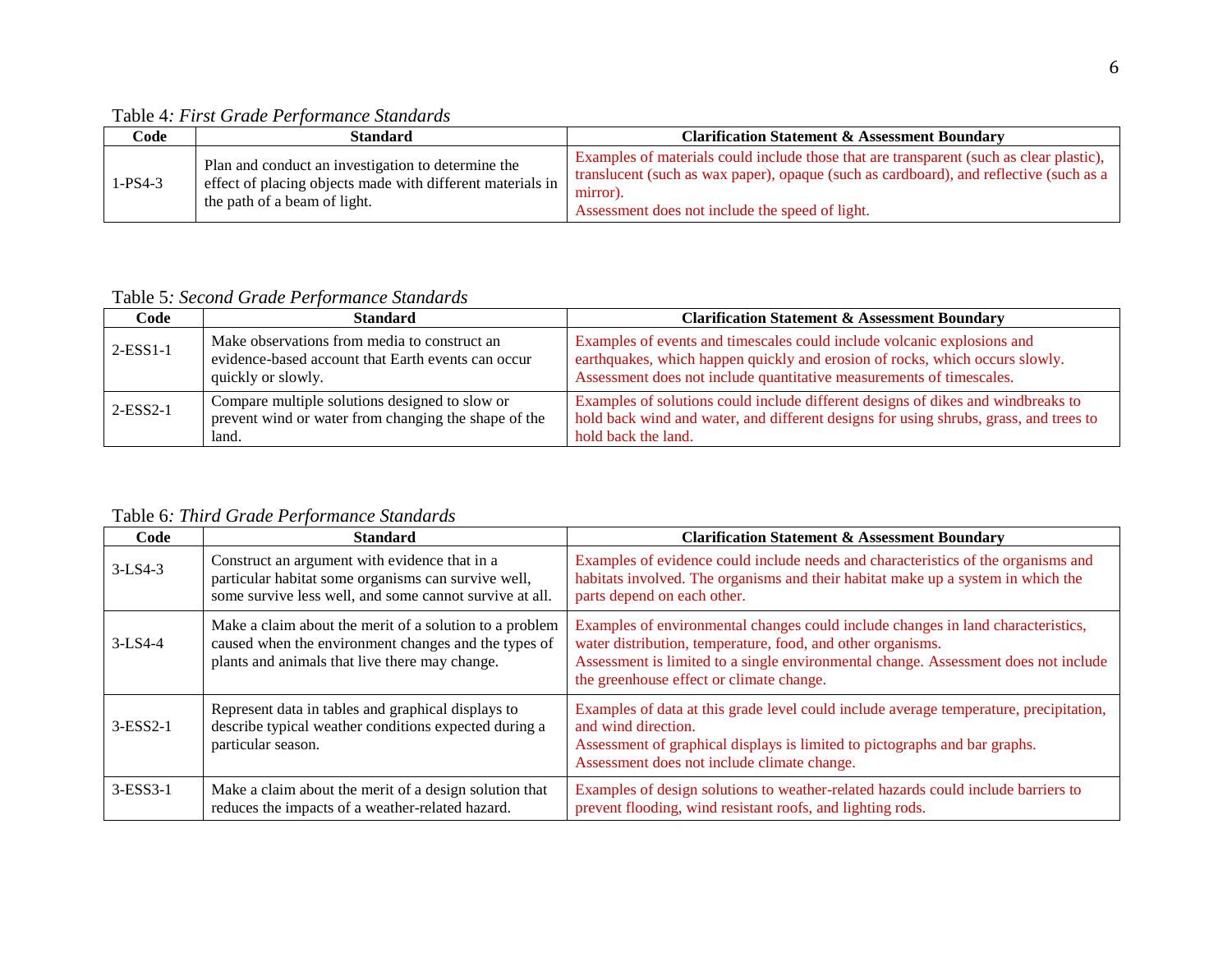| Code       | <b>Standard</b>                                           | <b>Clarification Statement &amp; Assessment Boundary</b>                              |
|------------|-----------------------------------------------------------|---------------------------------------------------------------------------------------|
| $4-PS3-2$  | Make observations to provide evidence that energy can     |                                                                                       |
|            | be transferred from place to place by sound, light, heat, | Assessment does not include quantitative measurements of energy.                      |
|            | and electric currents.                                    |                                                                                       |
|            | Make observations and/or measurements to provide          | Examples of variables to test could include angle of slope in the downhill movement   |
| $4-ESS2-1$ | evidence of the effects of weathering or the rate of      | of water, amount of vegetation, speed of wind, relative rate of deposition, cycles of |
|            | erosion by water, ice, wind, or vegetation.               | freezing and thawing of water, cycles of heating and cooling, and volume of water     |
|            |                                                           | flow.                                                                                 |
|            |                                                           | Assessment is limited to a single form of weathering or erosion.                      |
|            |                                                           | Examples of renewable energy resources could include wind energy, water behind        |
| $4-ESS3-1$ | Obtain and combine information to describe that           | dams, and sunlight; non-renewable energy resources are fossil fuels and fissile       |
|            | energy and fuels are derived from natural resources and   | materials. Examples of environmental effects could include loss of habitat due to     |
|            | their uses affect the environment.                        | dams, loss of habitat due to surface mining, and air pollution from burning of fossil |
|            |                                                           | fuels.                                                                                |

Table 7*: Fourth Grade Performance Standards*

*Table 8: Fifth Grade Performance Standards* 

| Code        | <b>Standard</b>                                        | <b>Clarification Statement &amp; Assessment Boundary</b>                               |
|-------------|--------------------------------------------------------|----------------------------------------------------------------------------------------|
| $5-LS1-1$   | Support an argument that plants get the materials they | Emphasis is on the idea that plant matter comes mostly from air and water, not from    |
|             | need for growth chiefly from air and water.            | the soil.                                                                              |
|             | Develop a model to describe the movement of matter     | Emphasis is on the idea that matter that is not food (air, water, decomposed materials |
| $5-LS2-1$   | among plants, animals, decomposers, and the            | in soil) is changed by plants into matter that is food. Examples of systems could      |
|             | environment.                                           | include organisms, ecosystems, and the Earth.                                          |
|             |                                                        | Assessment does not include molecular explanations.                                    |
|             | Develop a model to describe that matter is made of     | Examples of evidence could include adding air to expand a basketball, compressing air  |
| $5-PS1-1$   | particles too small to be seen.                        | in a syringe, dissolving sugar in water, and evaporating salt water.                   |
|             |                                                        | Assessment does not include the atomic-scale mechanism of evaporation and              |
|             |                                                        | condensation or defining the unseen particles.                                         |
|             | Develop a model using an example to describe ways      | Examples could include the influence of the ocean on ecosystems, landform shape, and   |
|             | the geosphere, biosphere, hydrosphere, and/or          | climate; the influence of the atmosphere on landforms and ecosystems through weather   |
| $5$ -ESS2-1 | atmosphere interact.                                   | and climate; and the influence of mountain ranges on winds and clouds in the           |
|             |                                                        | atmosphere. The geosphere, hydrosphere, atmosphere, and biosphere are each a           |
|             |                                                        | system.                                                                                |
|             |                                                        | Assessment is limited to the interactions of two systems at a time.                    |
| 5-ESS3-1    | Obtain and combine information about ways              |                                                                                        |
|             | individual communities use science ideas to protect    | No information provided in the NGSS.                                                   |
|             | the Earth's resources and environment.                 |                                                                                        |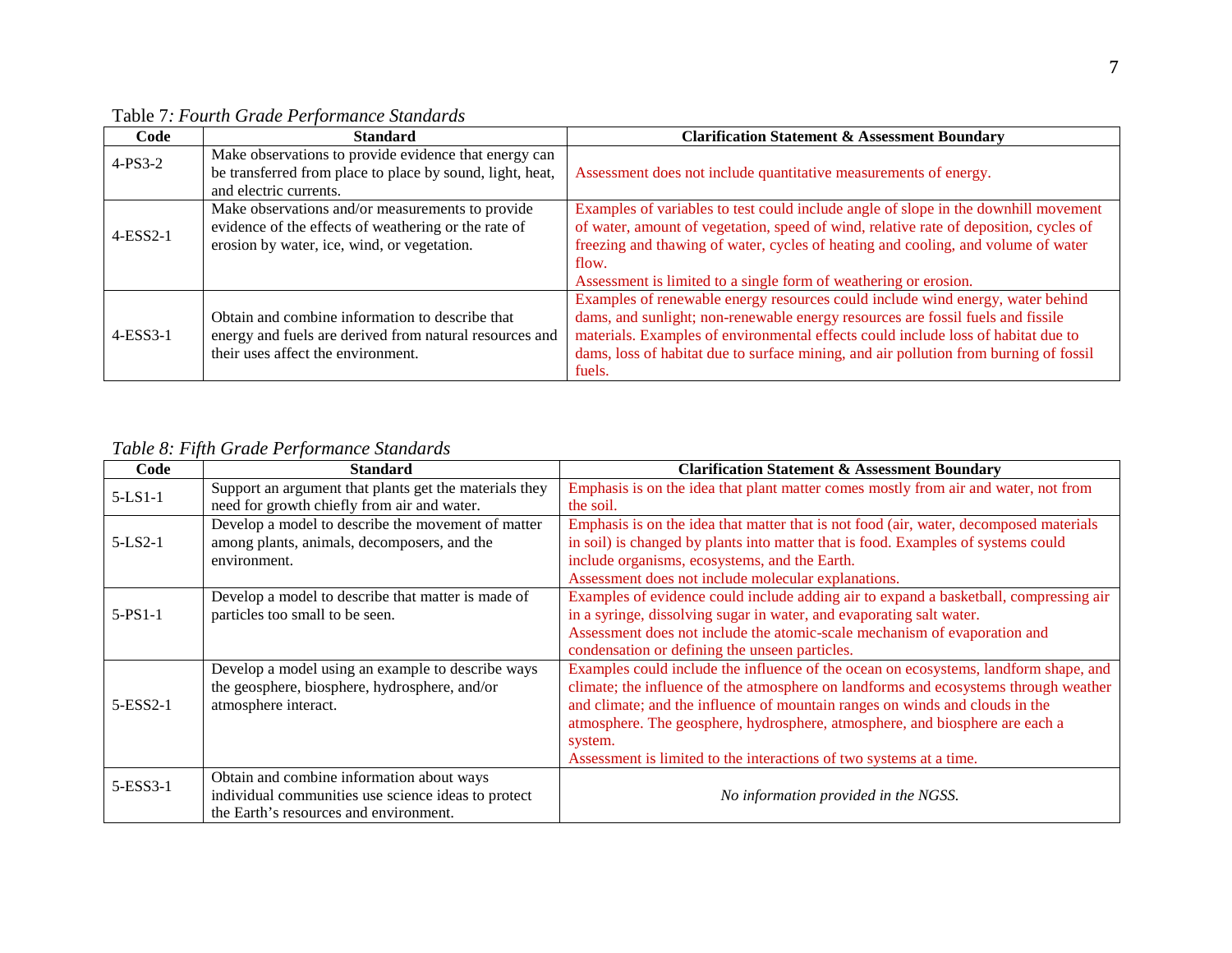| Code                   | <b>Standard</b>                                        | <b>Clarification Statement &amp; Assessment Boundary</b>                                   |
|------------------------|--------------------------------------------------------|--------------------------------------------------------------------------------------------|
| $\overline{MS}$ -PS1-1 | Develop models to describe the atomic composition of   | Emphasis is on developing models of molecules that vary in complexity. Examples of         |
|                        | simple molecules and extended structures.              | simple molecules could include ammonia and methanol. Examples of extended                  |
|                        |                                                        | structures could include sodium chloride or diamonds. Examples of molecular-level          |
|                        |                                                        | models could include drawings, 3D ball and stick structures, or computer                   |
|                        |                                                        | representations showing different molecules with different types of atoms.                 |
|                        |                                                        | Assessment does not include valence electrons and bonding energy, discussing the           |
|                        |                                                        | ionic nature of subunits of complex structures, or a complete depiction of all individual  |
|                        |                                                        | atoms in a complex molecule or extended structure.                                         |
| $MS-PS1-3$             | Gather and make sense of information to describe that  | Emphasis is on natural resources that undergo a chemical process to form the synthetic     |
|                        | synthetic materials come from natural resources and    | material. Examples of new materials could include new medicine, foods, and                 |
|                        | impact society.                                        | alternative fuels.                                                                         |
|                        |                                                        | Assessment is limited to qualitative information.                                          |
| $MS-PS1-4$             | Develop a model that predicts and describes changes in | Emphasis is on qualitative molecular-level models of solids, liquids, and gases to show    |
|                        | particle motion, temperature, and state of a pure      | that adding or removing thermal energy increases or decreases kinetic energy of the        |
|                        | substance when thermal energy is added or removed.     | particles until a change of state occurs. Examples of models could include drawings        |
|                        |                                                        | and diagrams. Examples of particles could include molecules or inert atoms. Examples       |
|                        |                                                        | of pure substances could include water, carbon dioxide, and helium.                        |
| $MS-PS3-4$             | Plan an investigation to determine the relationships   | Examples of experiments could include comparing final water temperatures after             |
|                        | among the energy transferred, the type of matter, the  | different masses of ice melted in the same volume of water with the same initial           |
|                        | mass, and the change in the average kinetic energy of  | temperature, the temperature change of samples of different materials with the same        |
|                        | the particles as measured by the temperature of the    | mass as they cool or heat in the environment, or the same material with different          |
|                        | sample.                                                | masses when a specific amount of energy is added.                                          |
|                        |                                                        | Assessment does not include calculating the total amount of thermal energy                 |
|                        |                                                        | transferred.                                                                               |
| $MS-PS4-2$             | Develop and use a model to describe that waves are     | Emphasis is on both light and mechanical waves. Examples of models could include           |
|                        | reflected, absorbed, or transmitted through various    | drawings, simulations, and written descriptions.                                           |
|                        | materials.                                             | Assessment is limited to qualitative applications pertaining to light and mechanical       |
|                        |                                                        | waves.                                                                                     |
|                        |                                                        | Examples of local environmental conditions could include availability of food, light,      |
|                        |                                                        | space, and water. Examples of genetic factors could include large breed cattle and         |
|                        | Construct a scientific explanation based on evidence   | species of grass affecting growth of organisms. Examples of evidence could include         |
| $MS-LS1-5$             | for how environmental and genetic factors influence    | drought decreasing plant growth, fertilizer increasing plant growth, different varieties   |
|                        | the growth of organisms.                               | of plant seeds growing at different rates in different conditions, and fish growing larger |
|                        |                                                        | in large ponds than they do in small ponds.                                                |
|                        |                                                        | Assessment does not include genetic mechanisms, gene regulation, or biochemical            |
|                        |                                                        | processes.                                                                                 |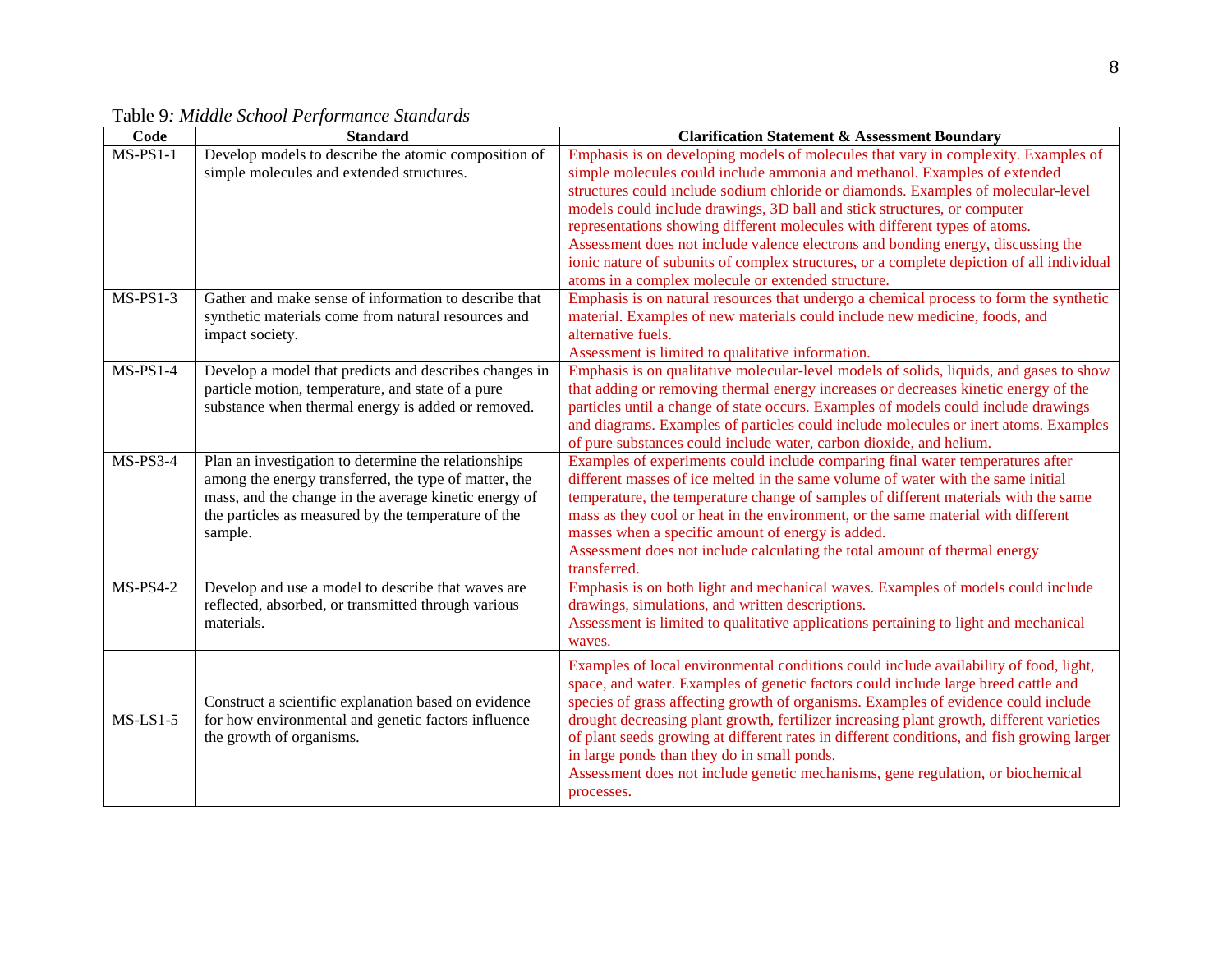| $MS-LS1-6$  | Construct a scientific explanation based on evidence<br>for the role of photosynthesis in the cycling of matter<br>and flow of energy into and out of organisms. | Emphasis is on tracing movement of matter and flow of energy.<br>Assessment does not include the biochemical mechanisms of photosynthesis.                                                                                                                                                                                                                                                                                           |
|-------------|------------------------------------------------------------------------------------------------------------------------------------------------------------------|--------------------------------------------------------------------------------------------------------------------------------------------------------------------------------------------------------------------------------------------------------------------------------------------------------------------------------------------------------------------------------------------------------------------------------------|
| $MS-LS2-1$  | Analyze and interpret data to provide evidence for the<br>effects of resource availability on organisms and<br>populations of organisms in an ecosystem.         | Emphasis is on cause and effect relationships between resources and growth of<br>individual organisms and the numbers of organisms in ecosystems during periods of<br>abundant and scarce resources.                                                                                                                                                                                                                                 |
| $MS-LS2-2$  | Construct an explanation that predicts patterns of<br>interactions among organisms across multiple<br>ecosystems.                                                | Emphasis is on predicting consistent patterns of interactions in different ecosystems in<br>terms of the relationships among and between organisms and abiotic components of<br>ecosystems. Examples of types of interactions could include competitive, predatory,<br>and mutually beneficial.                                                                                                                                      |
| $MS-LS2-4$  | Construct an argument supported by empirical<br>evidence that changes to physical or biological<br>components of an ecosystem affect populations.                | Emphasis is on recognizing patterns in data and making warranted inferences about<br>changes in populations, and on evaluating empirical evidence supporting arguments<br>about changes to ecosystems.                                                                                                                                                                                                                               |
| $MS-LS2-5$  | Evaluate competing design solutions for maintaining<br>biodiversity and ecosystem services.                                                                      | Examples of ecosystem services could include water purification, nutrient recycling,<br>and prevention of soil erosion. Examples of design solution constraints could include<br>scientific, economic, and social considerations.                                                                                                                                                                                                    |
| $MS-ESS2-5$ | Collect data to provide evidence for how the motions<br>and complex interactions of air masses results in<br>changes in weather conditions.                      | Emphasis is on qualitative molecular-level models of solids, liquids, and gases to show<br>that adding or removing thermal energy increases or decreases kinetic energy of the<br>particles until a change of state occurs. Examples of models could include drawings<br>and diagrams. Examples of particles could include molecules or inert atoms. Examples<br>of pure substances could include water, carbon dioxide, and helium. |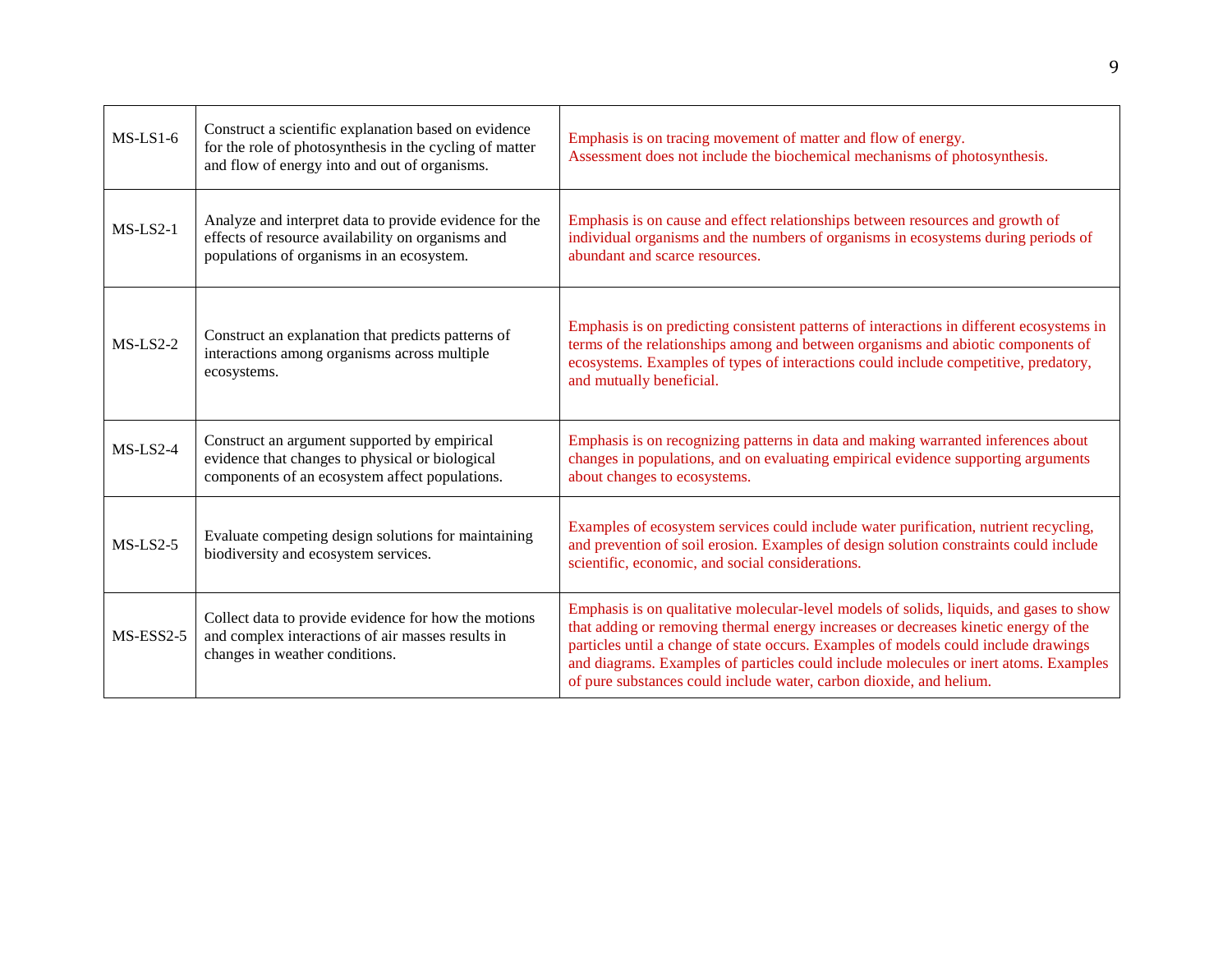| MS-ESS2-6   | Develop and use a model to describe how unequal<br>heating and rotation of the Earth cause patterns of<br>atmospheric and oceanic circulation that determine<br>regional climates.                                                                                               | Emphasis is on how patterns vary by latitude, altitude, and geographic land<br>distribution. Emphasis of atmospheric circulation is on the sunlight-driven latitudinal<br>banding, the Coriolis effect, and resulting prevailing winds; emphasis of ocean<br>circulation is on the transfer of heat by the global ocean convection cycle, which is<br>constrained by the Coriolis effect and the outlines of continents. Examples of models<br>can be diagrams, maps and globes, or digital representations.<br>Assessment does not include the dynamics of the Coriolis effect.                                                                                                                                                                                                                                                                 |
|-------------|----------------------------------------------------------------------------------------------------------------------------------------------------------------------------------------------------------------------------------------------------------------------------------|--------------------------------------------------------------------------------------------------------------------------------------------------------------------------------------------------------------------------------------------------------------------------------------------------------------------------------------------------------------------------------------------------------------------------------------------------------------------------------------------------------------------------------------------------------------------------------------------------------------------------------------------------------------------------------------------------------------------------------------------------------------------------------------------------------------------------------------------------|
| MS-ESS3-2   | Analyze and interpret data on natural hazards to<br>forecast future catastrophic events and inform the<br>development of technologies to mitigate their effects.                                                                                                                 | Emphasis is on how some natural hazards, such as volcanic eruptions and severe<br>weather, are preceded by phenomena that allow for reliable predictions, but others,<br>such as earthquakes, occur suddenly and with no notice, and thus are not yet<br>predictable. Examples of natural hazards can be taken from interior processes (such as<br>earthquakes and volcanic eruptions), surface processes (such as mass wasting and<br>tsunamis), or severe weather events (such as hurricanes, tornadoes, and floods).<br>Examples of data can include the locations, magnitudes, and frequencies of the natural<br>hazards. Examples of technologies can be global (such as satellite systems to monitor<br>hurricanes or forest fires) or local (such as building basements in tornado- prone<br>regions or reservoirs to mitigate droughts). |
| MS-ESS3-3   | Apply scientific principles to design a method for<br>monitoring and minimizing a human impact on the<br>environment.                                                                                                                                                            | Examples of the design process include examining human environmental impacts,<br>assessing the kinds of solutions that are feasible, and designing and evaluating<br>solutions that could reduce that impact. Examples of human impacts can include water<br>usage (such as the withdrawal of water from streams and aquifers or the construction<br>of dams and levees), land usage (such as urban development, agriculture, or the<br>removal of wetlands), and pollution (such as of the air, water, or land).                                                                                                                                                                                                                                                                                                                                |
| MS-ESS3-4   | Construct an argument supported by evidence for how<br>increases in human population and per-capita<br>consumption of natural resources impact Earth's<br>systems.                                                                                                               | Examples of evidence include grade-appropriate databases on human populations and<br>the rates of consumption of food and natural resources (such as freshwater, mineral,<br>and energy). Examples of impacts can include changes to the appearance, composition,<br>and structure of Earth's systems as well as the rates at which they change. The<br>consequences of increases in human populations and consumption of natural resources<br>are described by science, but science does not make the decisions for the actions<br>society takes.                                                                                                                                                                                                                                                                                               |
| $MS-ETS1-1$ | Define the criteria and constraints of a design problem<br>with sufficient precision to ensure a successful<br>solution, taking into account relevant scientific<br>principles and potential impacts on people and the<br>natural environment that may limit possible solutions. | No information provided in the NGSS.                                                                                                                                                                                                                                                                                                                                                                                                                                                                                                                                                                                                                                                                                                                                                                                                             |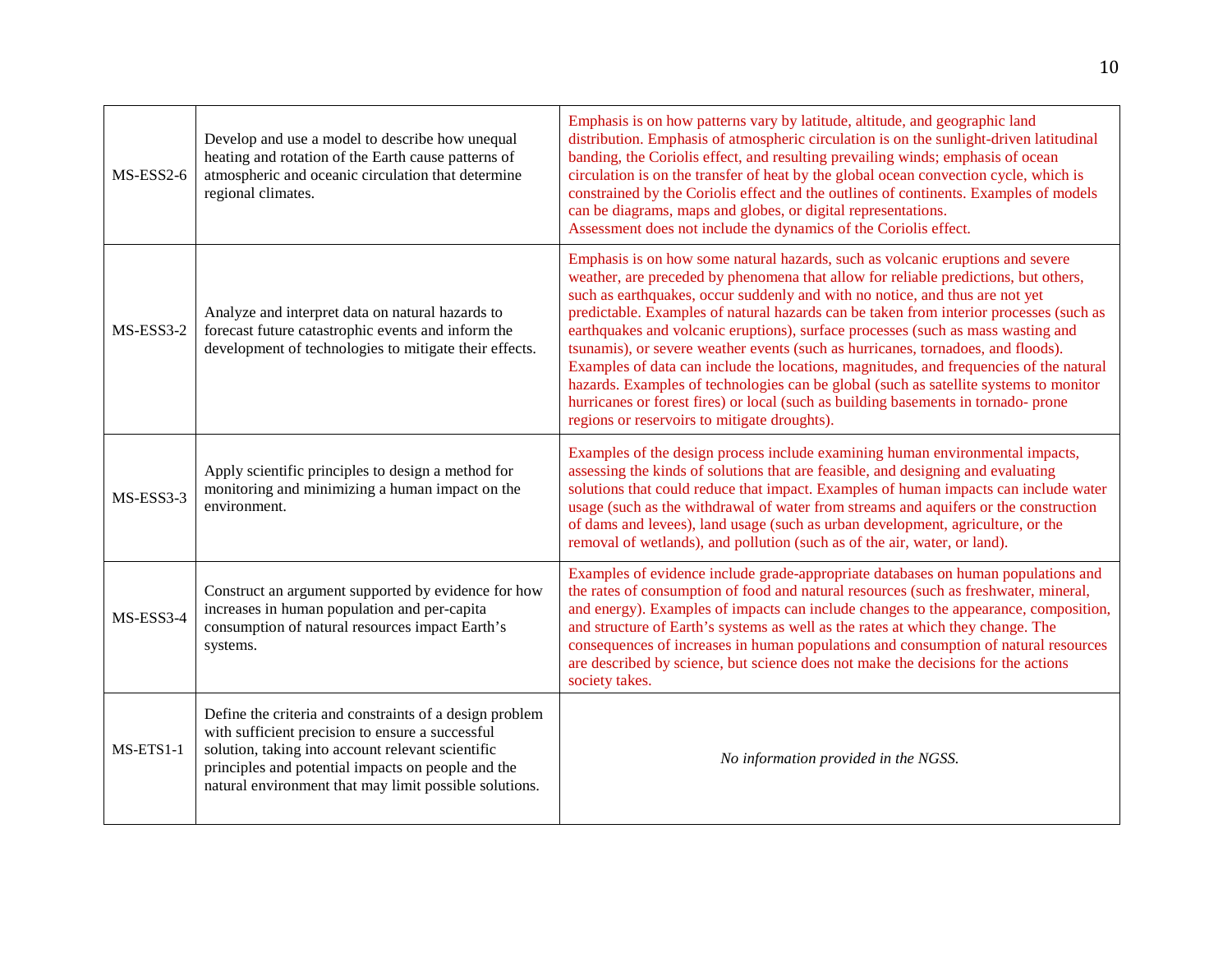| Code            | <b>Standard</b>                                                                                                                                                                        | <b>Clarification Statement &amp; Assessment Boundary</b>                                                                                                                                                                                                                                                                                                                                                                                                                                              |
|-----------------|----------------------------------------------------------------------------------------------------------------------------------------------------------------------------------------|-------------------------------------------------------------------------------------------------------------------------------------------------------------------------------------------------------------------------------------------------------------------------------------------------------------------------------------------------------------------------------------------------------------------------------------------------------------------------------------------------------|
| <b>HS-PS4-4</b> | Evaluate the validity and reliability of claims in<br>published materials of the effects that different<br>frequencies of electromagnetic radiation have when<br>absorbed by matter.   | Emphasis is on the idea that different frequencies of light have different energies, and<br>the damage to living tissue from electromagnetic radiation depends on the energy of<br>the radiation. Examples of published materials could include trade books, magazines,<br>web resources, videos, and other passages that may reflect bias.<br>Assessment is limited to qualitative descriptions.                                                                                                     |
| $HS$ -LS2-1     | Use mathematical and/or computational representations<br>to support explanations of factors that affect carrying<br>capacity of ecosystems at different scales.                        | Emphasis is on quantitative analysis and comparison of the relationships among<br>interdependent factors including boundaries, resources, climate, and competition.<br>Examples of mathematical comparisons could include graphs, charts, histograms, and<br>population changes gathered from simulations or historical data sets.<br>Assessment does not include deriving mathematical equations to make comparisons.                                                                                |
| $HS$ -LS2-2     | Use mathematical representations to support and revise<br>explanations based on evidence about factors affecting<br>biodiversity and populations in ecosystems of different<br>scales. | Examples of mathematical representations include finding the average, determining<br>trends, and using graphical comparisons of multiple sets of data.<br>Assessment is limited to provided data.                                                                                                                                                                                                                                                                                                     |
| $HS$ -LS2-4     | Use mathematical representations to support claims for<br>the cycling of matter and flow of energy among<br>organisms in an ecosystem.                                                 | Emphasis is on using a mathematical model of stored energy in biomass to describe<br>the transfer of energy from one trophic level to another and that matter and energy are<br>conserved as matter cycles and energy flows through ecosystems. Emphasis is on<br>atoms and molecules such as carbon, oxygen, hydrogen and nitrogen being conserved<br>as they move through an ecosystem.<br>Assessment is limited to proportional reasoning to describe the cycling of matter and<br>flow of energy. |
| $HS$ -LS2-5     | Develop a model to illustrate the role of photosynthesis<br>and cellular respiration in the cycling of carbon among<br>the biosphere, atmosphere, hydrosphere, and<br>geosphere.       | Examples of models could include simulations and mathematical models.<br>Assessment does not include the specific chemical steps of photosynthesis and<br>respiration.                                                                                                                                                                                                                                                                                                                                |

Table 10*: High School Performance Standards*